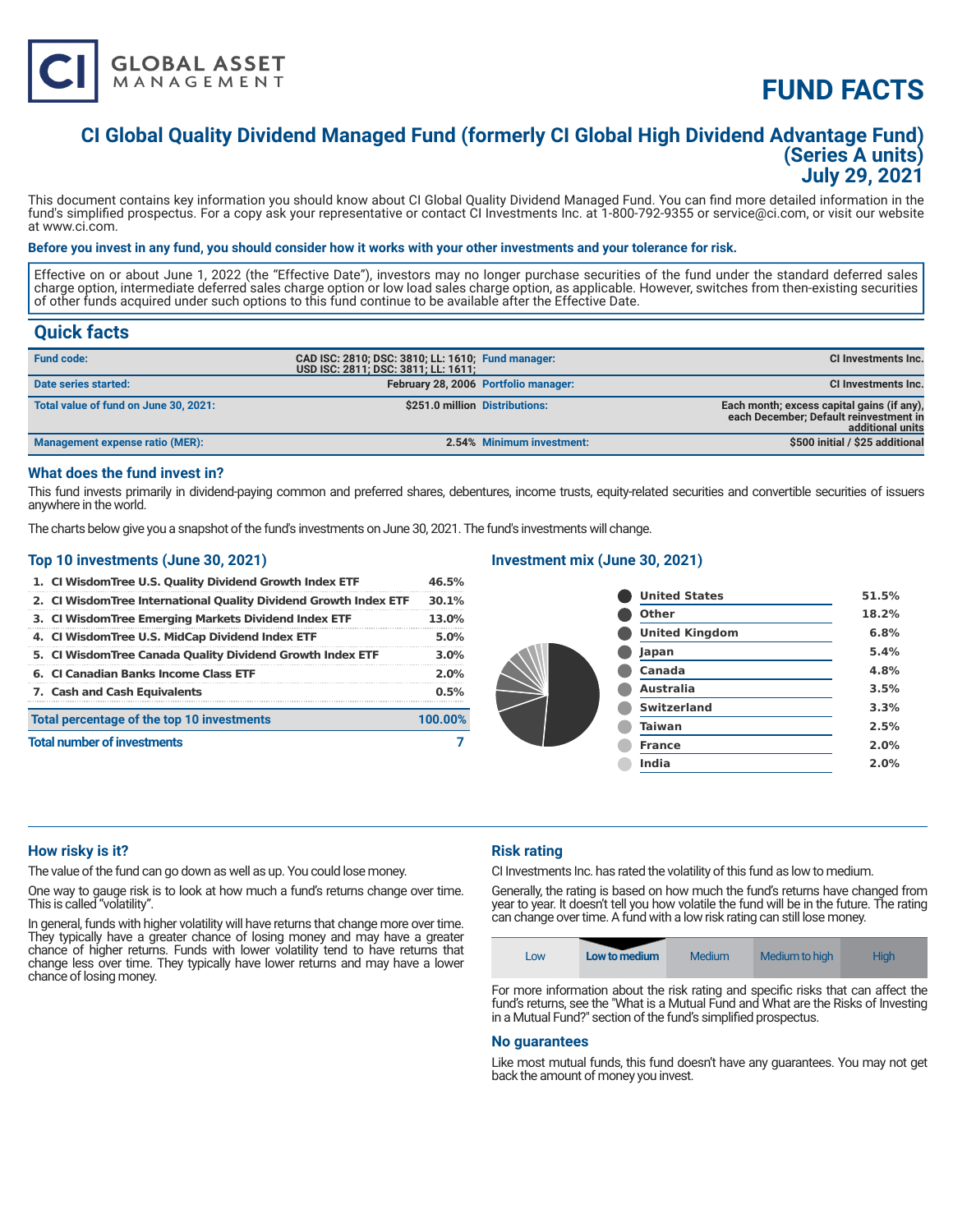# **CI Global Quality Dividend Managed Fund (formerly CI Global High Dividend Advantage Fund) (Series A units)**

# **How has the fund performed?**

This section tells you how Series A securities of the fund have performed over the past 10 calendar years. Returns are after expenses have been deducted. These expenses reduce the fund's returns.

#### **Year-by-year returns**

This chart shows how Series A securities of the fund performed in each of the past 10 calendar years. This fund series dropped in value in 2 of the last 10 calendar years. The range of returns and change from year to year can help you assess how risky the fund has been in the past. It does not tell you how the fund will perform in the future.



#### **Best and worst 3-month returns**

This table shows the best and worst returns for Series A securities of the fund in a 3- month period over the past 10 calendar years. The best and worst 3-month returns could be higher or lower in the future. Consider how much of a loss you could afford to take in a short period of time.

|                     | <b>Return</b> | 3 months ending  | If you invested \$1,000 at the beginning of the period |
|---------------------|---------------|------------------|--------------------------------------------------------|
| <b>Best return</b>  | 10.3%         | January 31, 2021 | Your investment would be \$1,103.                      |
| <b>Worst return</b> | $-21.7%$      | March 31, 2020   | Your investment would be \$783.                        |

#### **Average return**

As at June 30, 2021, a person who invested \$1,000 in this series of units of the fund 10 years ago now has \$1,994. This works out to an annual compound return of 7.1%.

# **Who is this fund for?**

#### **This fund may be suitable for you if you:**

- want a mutual fund that makes regular tax efficient distributions for your portfolio
- are investing for the medium and/or long term<br>• can tolerate low to medium risk
- can tolerate low to medium risk

# **A word about tax**

In general, you'll have to pay income tax on any money you make on a fund. How much you pay depends on the tax laws of where you live and whether you hold the fund in a registered plan, such as a Registered Retirement Savings Plan or a Tax-Free Savings Account.

Keep in mind that if you hold your fund in a non-registered account, fund distributions are included in your taxable income, whether you get them in cash or have them reinvested.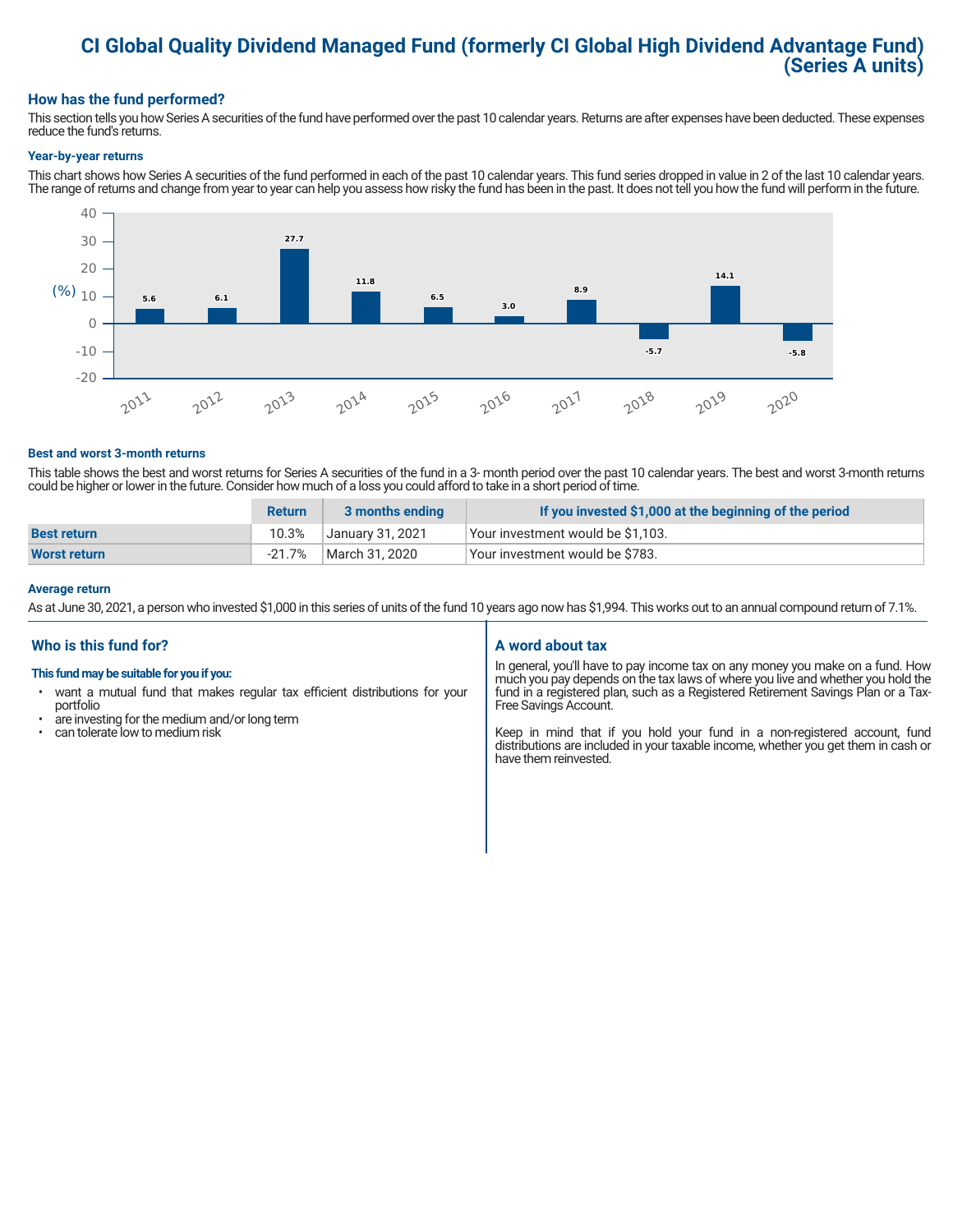# **CI Global Quality Dividend Managed Fund (formerly CI Global High Dividend Advantage Fund) (Series A units)**

# **How much does it cost?**

The following tables show the fees and expenses you could pay to buy, own and sell Series A securities of the fund. The fees and expenses — including any commissions — can vary among series of a fund and among funds. Higher commissions can influence representatives to recommend one investment over another. Ask about other funds and investments that may be suitable for you at a lower cost.

# **1. Sales charges**

You may have to choose a sales charge option when you buy Series A securities of the fund. Ask about pros and cons of each option.

| What you pay                           |                                                      | <b>How it works</b>                                                                                                                                                                                                                                                                   |  |
|----------------------------------------|------------------------------------------------------|---------------------------------------------------------------------------------------------------------------------------------------------------------------------------------------------------------------------------------------------------------------------------------------|--|
| in percent $(\%)$                      | in dollars<br>$(\$)$                                 |                                                                                                                                                                                                                                                                                       |  |
| Initial sales charge                   |                                                      |                                                                                                                                                                                                                                                                                       |  |
| 0 to 5.0% of the amount you buy        | \$0 to<br>$$50.00$ on<br>every<br>\$1,000 you<br>pay | You and your representative decide on the rate.<br>The initial sales charge is deducted from the amount you buy. It goes to your representative's firm as a commission.                                                                                                               |  |
| <b>Standard deferred sales charges</b> |                                                      |                                                                                                                                                                                                                                                                                       |  |
| If you sell within:                    | \$0 to<br>\$55.00 on                                 | The standard deferred sales charge is a set rate and is deducted from the amount you sell based on the initial cost and<br>number of those securities.<br>When you buy the fund, we pay your representative's firm a commission of 5%. Any standard deferred sales charge you pay     |  |
| 1 year of buying                       | every<br>5.5%<br>\$1,000 of                          | when you sell the fund goes to us.                                                                                                                                                                                                                                                    |  |
| 2 years of buying                      | original<br>5.0%<br>cost you                         | You can sell up to 10% of your securities each year without paying a standard deferred sales charge subject to certain<br>restrictions ("10% free redemption right"). Your 10% free redemption right is reduced by the equivalent number of securities                                |  |
| 3 years of buying                      | sell<br>5.0%                                         | you would have received if you had reinvested any cash distributions you received during the calendar year. If you exercised<br>your 10% redemption right and redeem your securities before the standard deferred sales charge schedule has expired, your                             |  |
| 4 years of buying                      | 4.0%                                                 | standard deferred sales charge on a full redemption would be the same as if you had not redeemed securities under your<br>10% free redemption right.                                                                                                                                  |  |
| 5 years of buying                      | 4.0%                                                 | If you hold the fund in a non-registered account, if applicable, you can ask to receive cash distributions which are not<br>$\ddot{\phantom{0}}$<br>subject to standard deferred sales charges.                                                                                       |  |
| 6 years of buying                      | 3.0%                                                 | You can switch between standard deferred sales charge funds at any time without paying this sales charge. The standard                                                                                                                                                                |  |
| 7 years of buying                      | 2.0%                                                 | deferred sales charge schedule will be based on the date you bought securities of the first fund and the rates and duration<br>of such schedule shall continue to apply.                                                                                                              |  |
| After 7 years                          | 0.0%                                                 | Your securities will be converted into the initial sales charge option after the expiry of the standard deferred sales charge<br>schedule if you qualify for CI Prestige (and if available for your securities) and such securities will participate in CI Prestige.                  |  |
|                                        |                                                      |                                                                                                                                                                                                                                                                                       |  |
| Intermediate deferred sales charges    |                                                      |                                                                                                                                                                                                                                                                                       |  |
| If you sell within:                    | \$0 to<br>\$55.00 on<br>every                        | The intermediate deferred sales charge is a set rate and is deducted from the amount you sell based on the initial cost and<br>number of those securities.<br>When you buy the fund, we pay your representative's firm a commission of 4%. Any intermediate deferred sales charge you |  |
| 1 year of buying                       | 5.5%<br>\$1,000 of<br>original                       | pay when you sell the fund goes to us.<br>You can sell up to 10% of your securities each year without paying an intermediate deferred sales charge subject to certain                                                                                                                 |  |
| 2 years of buying                      | 5.0%<br>cost you                                     | restrictions. Your 10% free redemption right is reduced by the equivalent number of securities you would have received if                                                                                                                                                             |  |
| 3 years of buying                      | sell<br>4.5%                                         | you had reinvested any cash distributions you received during the calendar year. If you exercised your 10% redemption right<br>and redeem your securities before the intermediate deferred sales charge schedule has expired, your intermediate deferred                              |  |
| 4 years of buying                      | 4.0%                                                 | sales charge on a full redemption would be the same as if you had not redeemed securities under your 10% free redemption<br>riaht.                                                                                                                                                    |  |
| 5 years of buying                      | 3.5%                                                 | If you hold the fund in a non-registered account, if applicable, you can ask to receive cash distributions which are not<br>subject to intermediate deferred sales charges.                                                                                                           |  |
| 6 years of buying                      | 3.0%                                                 | You can switch between intermediate deferred sales charge funds at any time without paying this sales charge. The<br>intermediate deferred sales charge schedule will be based on the date you bought securities of the first fund and the rates                                      |  |
| 7 years of buying                      | 1.5%                                                 | and duration of such schedule shall continue to apply.<br>Your securities will be converted into the initial sales charge option after the expiry of the intermediate deferred sales                                                                                                  |  |
| After 7 years                          | 0.0%                                                 | charge schedule if you qualify for CI Prestige (and if available for your securities) and such securities will participate in CI                                                                                                                                                      |  |
|                                        |                                                      | Prestige.                                                                                                                                                                                                                                                                             |  |
| Low-load sales charges                 |                                                      |                                                                                                                                                                                                                                                                                       |  |
| If you sell within:                    | \$0 to<br>\$30.00 on                                 | The low-load sales charge is a set rate and is deducted from the amount you sell based on the initial cost and number of<br>those securities.                                                                                                                                         |  |
| 1 year of buying                       | every<br>3.0%<br>\$1,000 of                          | When you buy the fund, we pay your representative's firm a commission of up to 2.5%. Any low-load sales charge you pay<br>when you sell the fund goes to us.                                                                                                                          |  |
| 2 years of buying                      | original<br>2.5%<br>cost you                         | If you hold the fund in a non-registered account, if applicable, you can ask to receive cash distributions which are not<br>subject to low-load sales charges.                                                                                                                        |  |
| 3 years of buying                      | sell<br>2.0%                                         | You can switch between low-load sales charge funds at any time without paying this sales charge. The low-load sales<br>charge schedule will be based on the date you bought securities of the first fund and the rates and duration of such                                           |  |
| After 3 years                          | 0.0%                                                 | schedule shall continue to apply.<br>Your securities will be converted into the initial sales charge option after the expiry of the low-load sales charge schedule if                                                                                                                 |  |
|                                        |                                                      | you qualify for CI Prestige (and if available for your securities) and such securities will participate in CI Prestige.                                                                                                                                                               |  |